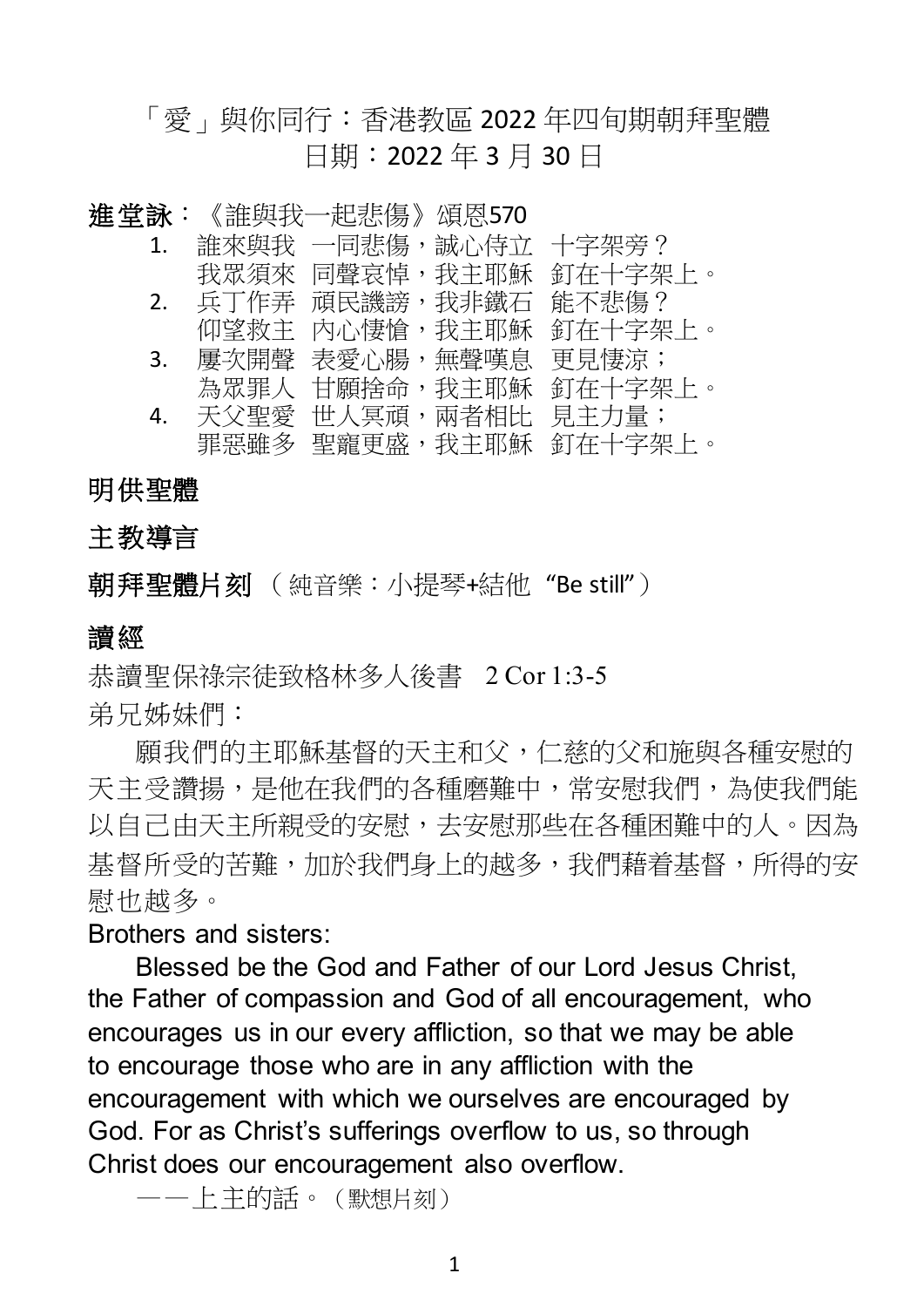# 主教講道

歌詠: "Make me a channel of your peace"

Make me a channel of your peace. Where there is hatred let me bring your love.

Where there is injury, your pardon Lord, and where there's doubt true faith in you.

Make me a channel of your peace. Where there's despair in life, let me bring hope.

Where there is darkness, only light, and where there's sadness ever joy.

Oh, Master, grant that I may never seek so much to be consoled as to console.

To be understood as to understand. To be loved as to love with all my soul.

Make me a channel of your peace. It is in pardoning that we are pardoned,

in giving of ourselves that we receive, and in dying that we're born to eternal life.

# 玫瑰經

● 夏主教帶出祈禱意向 痛苦一端:耶穌山園祈禱 The Agony in the Garden 天主經、聖母經十遍、光榮經 花地瑪禱詞:我的耶穌,請寬恕我們的罪過,救我們免 地獄永火。求你把眾人的靈魂,特別是那些最需要你憐 憫的靈魂,領到天國裏去。 ● 夏主教帶出祈禱意向 痛苦二端:耶穌受鞭打之刑 The Scourging at the Pillar. 天主經、聖母經十遍、光榮經 花地瑪禱詞:我的耶穌,請寬恕我們的罪過,救我們免 地獄永火。求你把眾人的靈魂,特別是那些最需要你憐 憫的靈魂,領到天國裏去。 ● 夏主教帶出祈禱意向 痛苦三端:耶穌受茨冠之苦辱 The Crowning with Thorns. 天主經、聖母經十遍、光榮經

The Fatima Prayer: O my Jesus, forgive us our sins, save us from the fires of hell, and lead all souls to Heaven, especially those in most need of Thy mercy.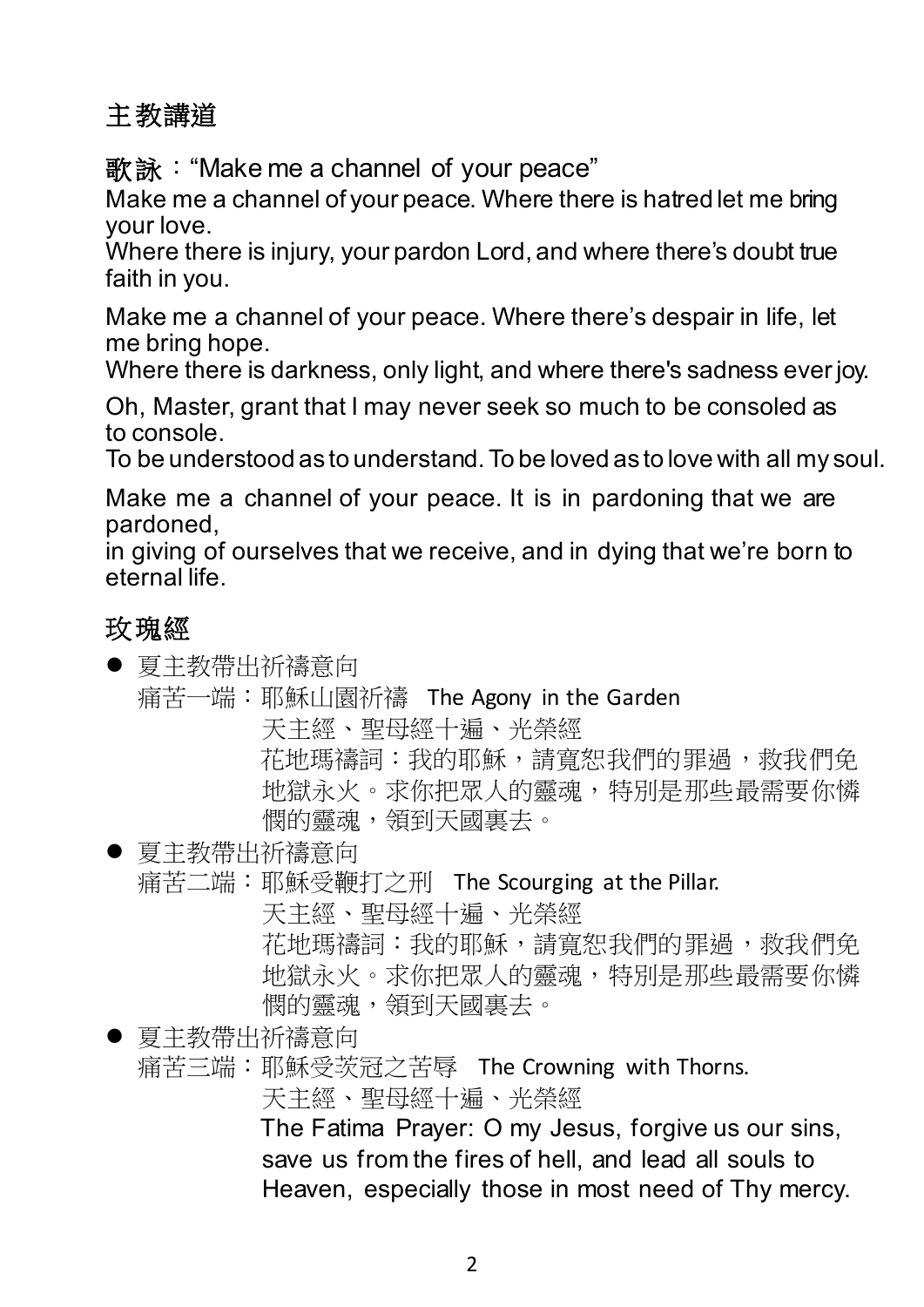#### ● 夏主教帶出祈禱意向

痛苦四端:耶穌背十字架上山 The Carrying of the Cross.

天主經、聖母經十遍、光榮經

- 花地瑪禱詞: 我的耶穌,請寬恕我們的罪過,救我們 免地獄永火。求你把眾人的靈魂,特別是那些最需要你
- 憐憫的靈魂,領到天國裏去。
- 夏主教帶出祈禱意向 痛苦五端:耶穌被釘在十字架上死 The Crucifixion and Death. 天主經、聖母經十遍、光榮經 The Fatima Prayer: O my Jesus, forgive us our sins, save us from the fires of hell, and lead all souls to

Heaven, especially those in most need of Thy mercy.

#### 又聖母經

萬福母后!仁慈的母親,我們的生命,我們的甘飴,我們的希望。 厄娃子孫,在此塵世,向你哀呼;在這涕泣之谷,向你嘆息哭求。 我們的主保,求你回顧,憐視我們,一旦流亡期滿,使我們得見你 的聖子、萬民稱頌的耶穌。

童貞瑪利亞,你是寬仁的、慈悲的、甘飴的!

天主聖母,請為我們祈求,使我們堪受基督的恩許。亞孟。

靜默祈禱 (純音樂:小提琴+結他《嗚呼!我心憂傷》頌恩 568)

### 教宗為烏克蘭祈禱文(見另頁)

聖體降福 (437 皇皇聖體 第五、六段, 439 讚美天主)

皇皇聖體

- 5. 皇皇聖體尊高無比,我們俯首致欽崇;
	- 古教舊禮已成陳蹟,新約禮儀繼聖功;
	- 五官之力有所不及,應由信德來補充。
- 6. 讚美聖父讚美聖子,歡欣踴躍來主前; 歌頌救主凱旋勝利,頌揚主德浩無邊。 聖神發自聖父聖子,同尊同榮同威嚴。亞孟。
- 主禮:主,你賜給我們天國的食糧。
- 眾:它給我們帶來了喜樂。
- 主禮:請眾同禱。

主,你在這奇妙的聖事內,留給了我們受難的紀念;求你 幫助我們,虔誠欽崇你體血的神聖奧蹟,俾能常常領受你 救恩的功效。你永生永王。

眾:亞孟。